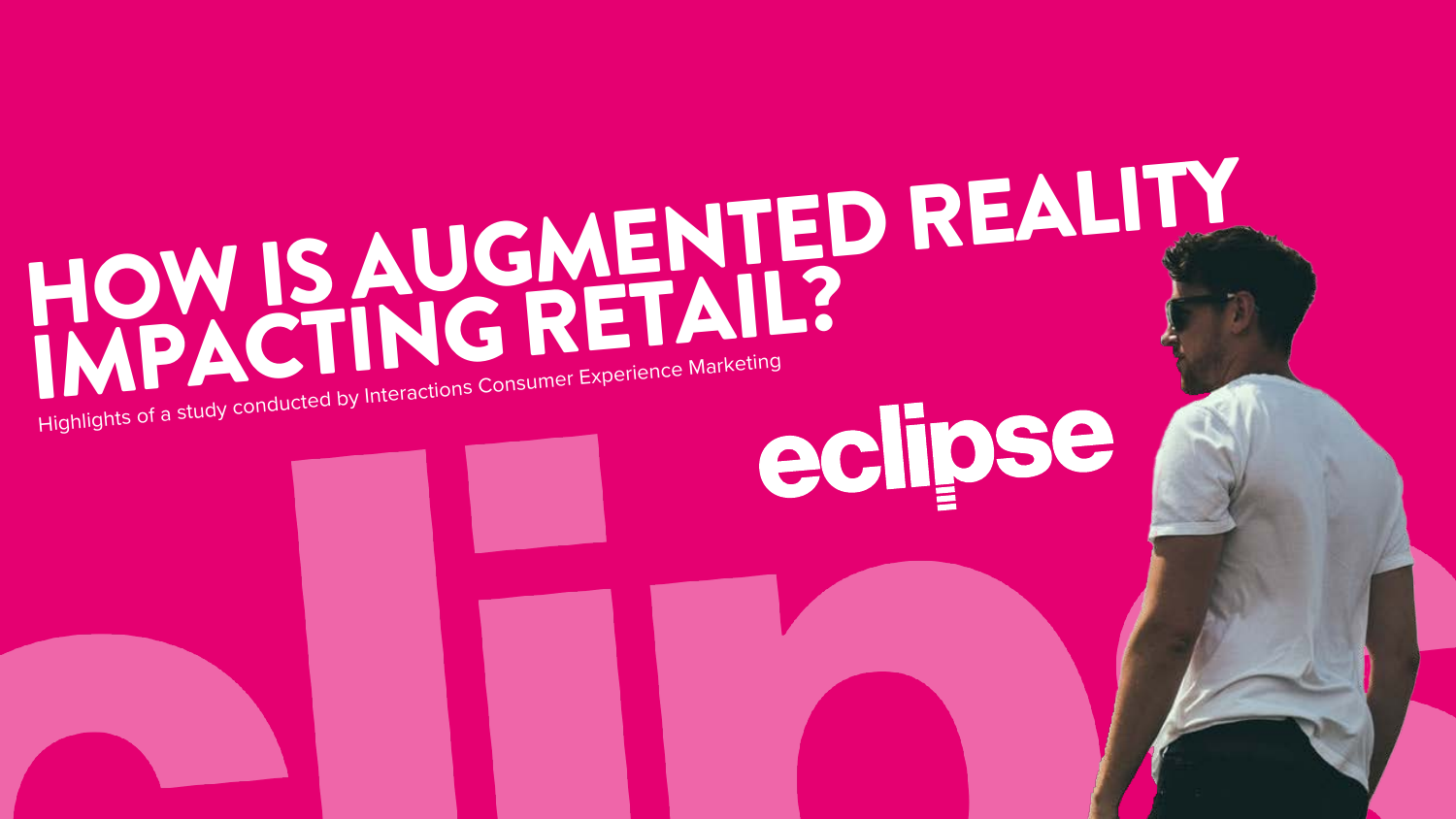## AUGMENTED REALITY IN RETAIL HAS HUGE POTENTIAL TO BOOST SALES.

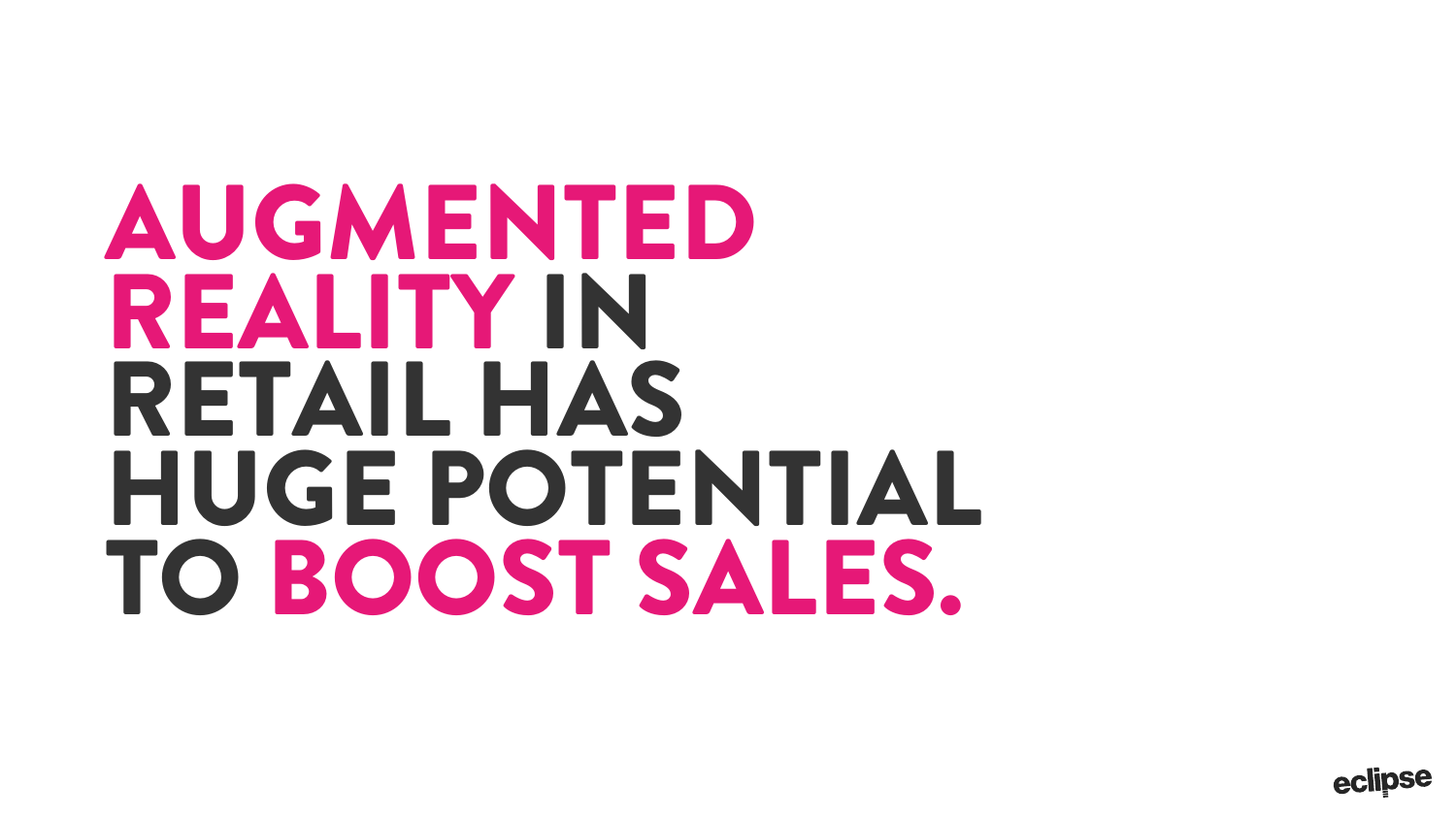**THE IMPACT OF AR ON RETAIL**

#### THE POSSIBILITIES THAT AUGMENTED REALITY HAS FOR ANY BUSINESS THAT HAS AN ONLINE PRESENCE, IS HUGE.

We've taken a look at The Impact of Augmented Reality on Retail report created by the team at Interactions Consumer Experience Marketing & published by Retail Perceptions and pulled out the most valuable and impactful stats to help show the value of integrating AR into your online retail experience.

Whether B2B or B2C, these insights are valuable when building a business case.

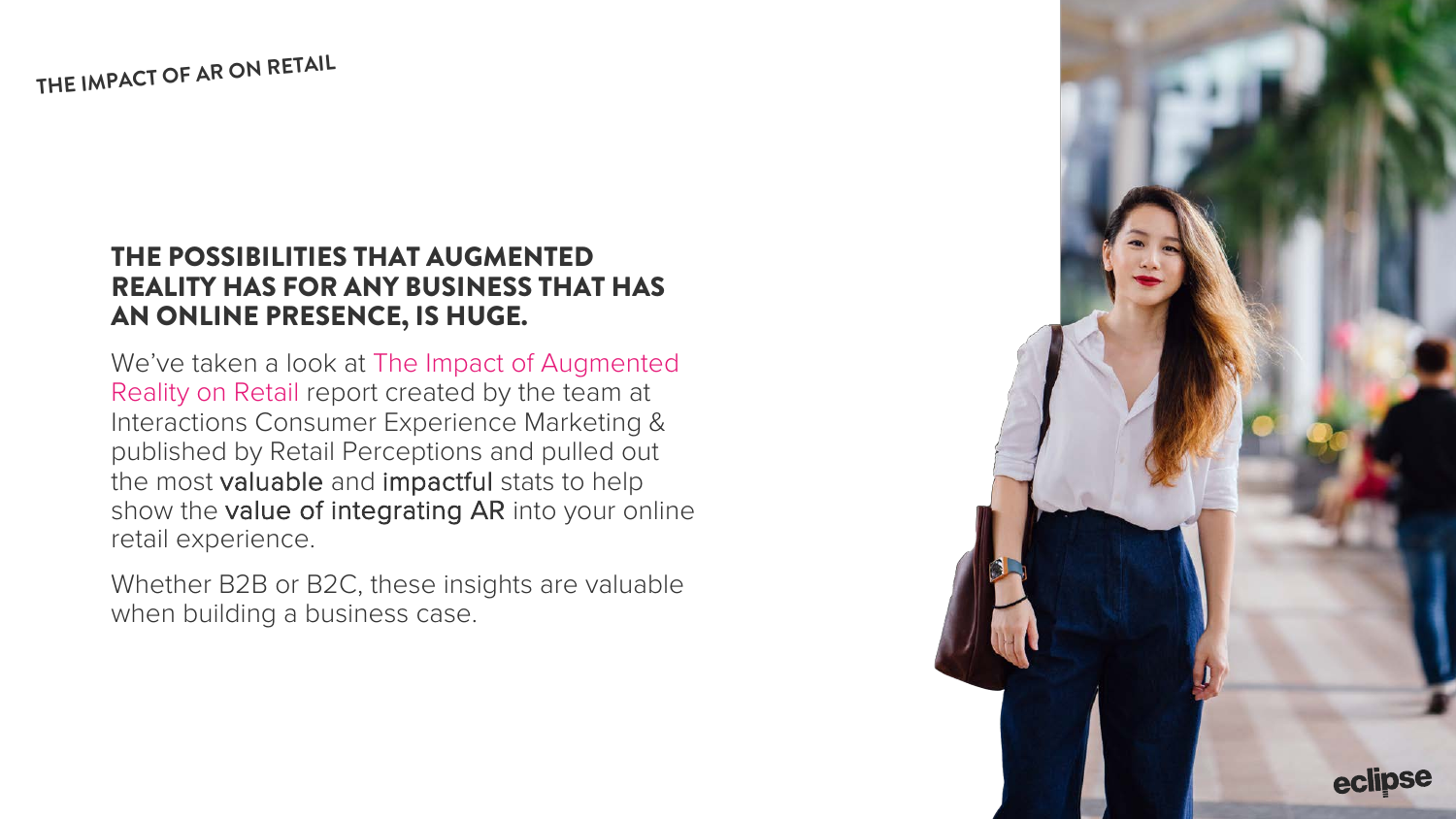## AUGMENTED REALITY IS TRENDING AMONG SHOPPERS

**34%** of customers already use some form of AR while shopping. And **47%** of them use it both in a store and online shopping.

Apps like Pokémon Go have brought AR into people's everyday lives and we at Eclipse see these numbers growing as AR becomes an expectation in the shopping experience. You'll be left behind if it is not an option for your customers.

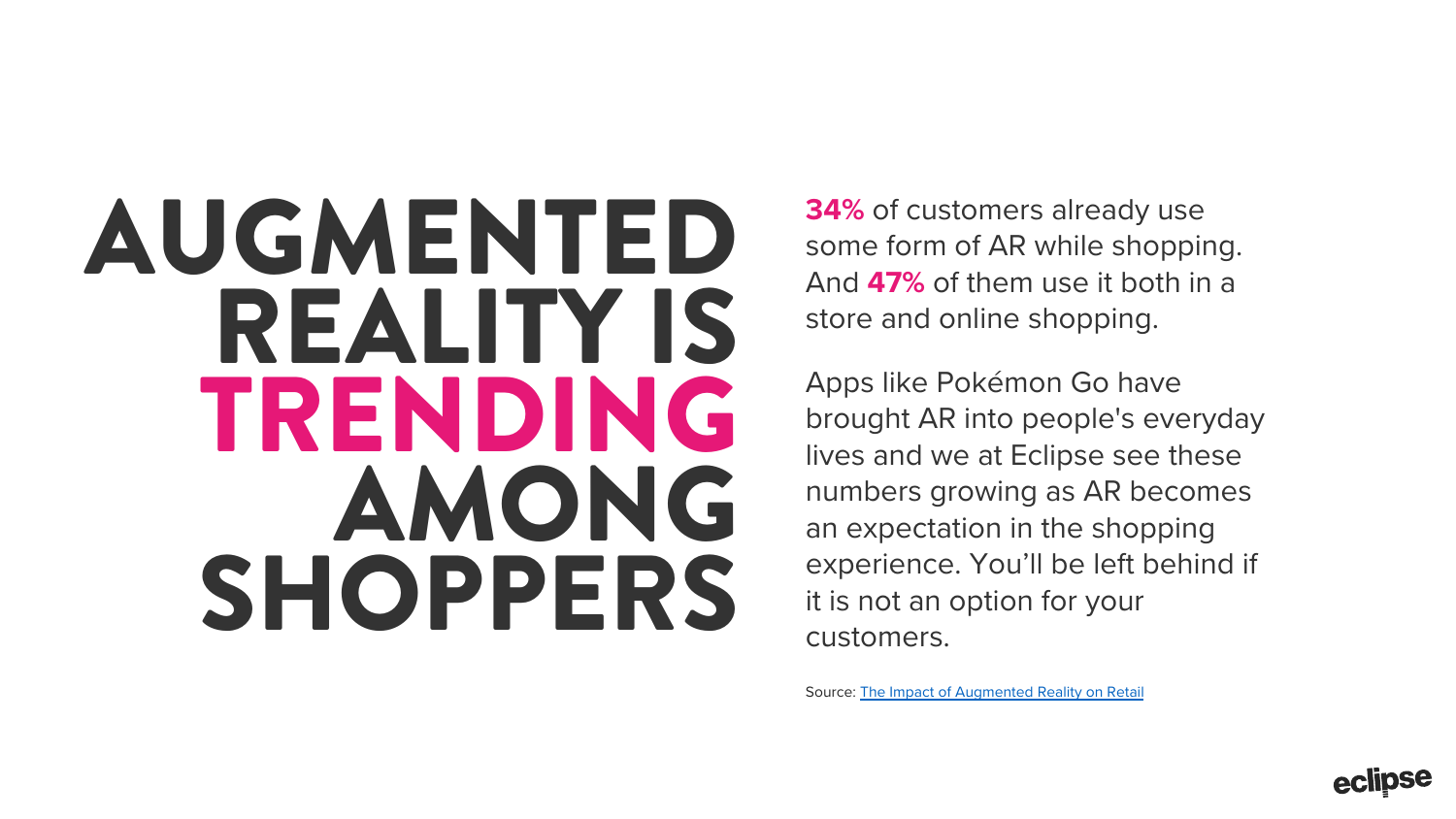# WHAT IS IT ABOUT AUGMENTED REALITY CONSUMERS

**77%** of AR users said they use it to see product differences,<br>such as possible variations of colours and styles. AR allows them<br>to do this up close, at different angles and in their ewn space. such as possible variations of colours and styles. AR allows them to do this up-close, at different angles and in their own space.

**65%** of AR users often use it to find out more about a product & the information about it. This applies particularly to technical products that often require up close inspection.

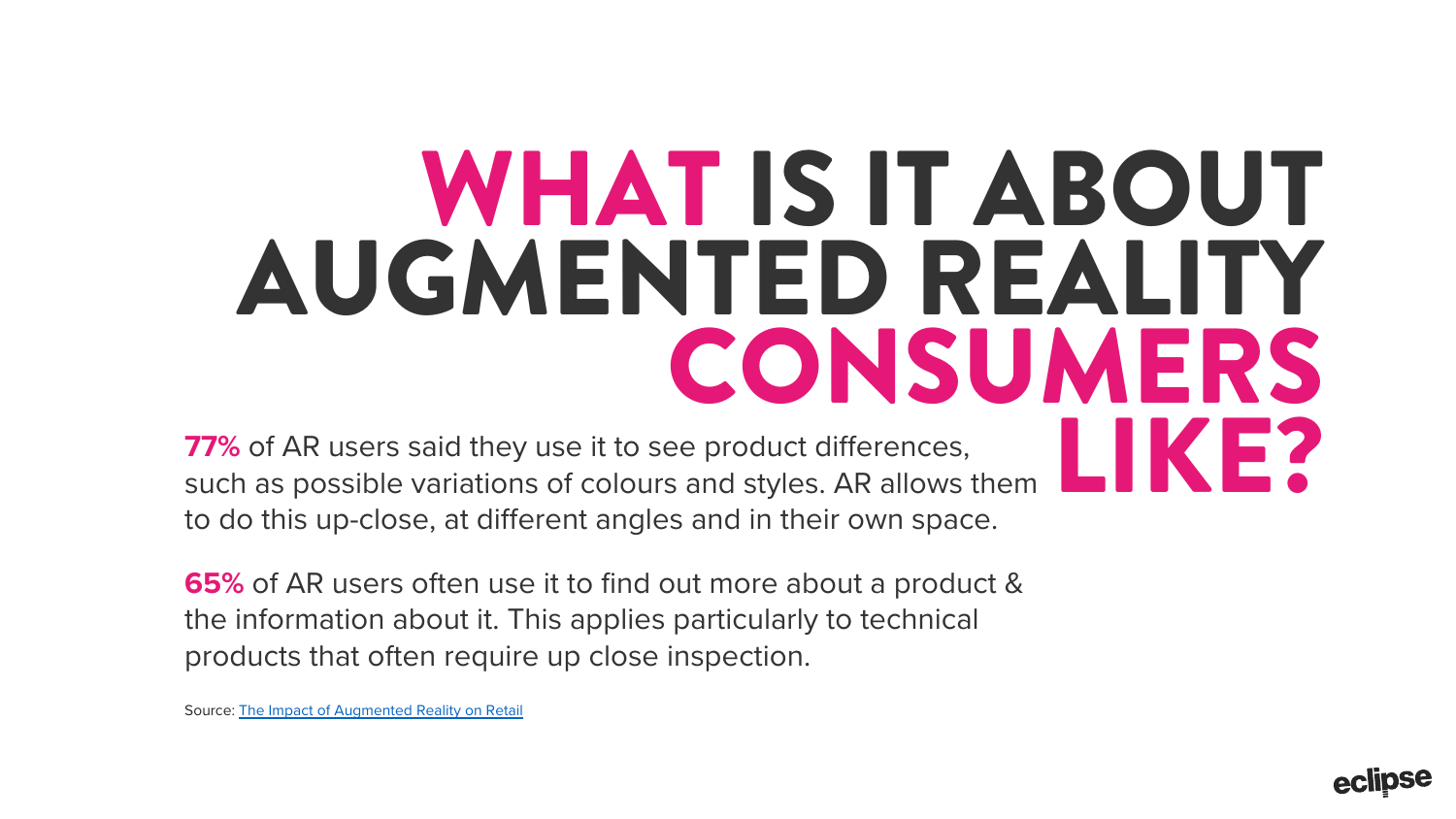## AUGMENTED REALITY IS INFLUENCING CONSUMER BEHAVIOUR

**71%** of shoppers said that they would shop more often if they could use AR.

**61%** said they would choose to shop with stores that have AR over those without it.

**55%** admitted that shopping with AR makes the experience more fun and exciting.

**40%** of shoppers said that they are ready to pay more for a product if they were able to test it through AR first.

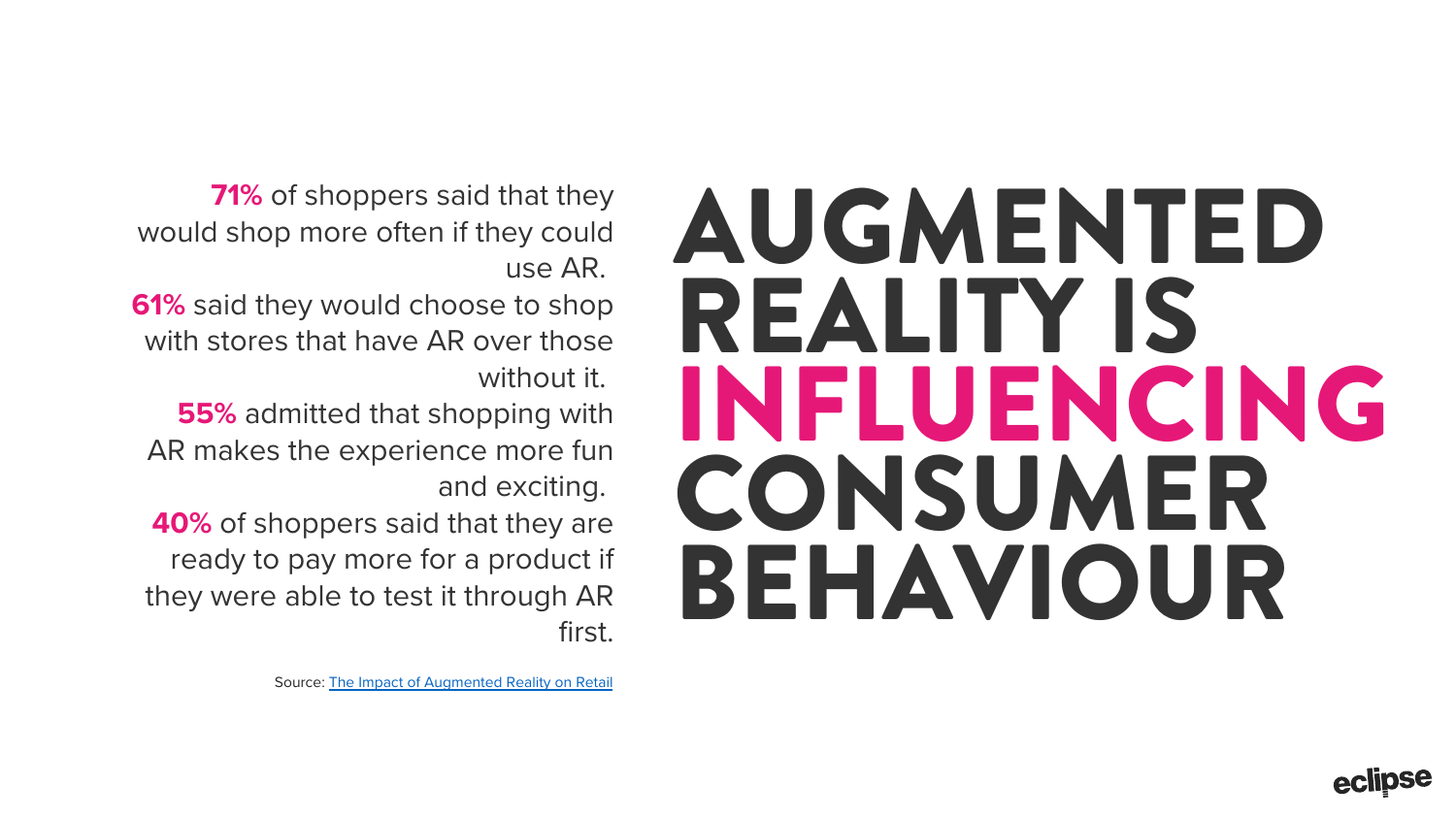### AUGMENTED REALITY DRIVES **CONSUMERS** TO MAKE IMPULSE PURCHASES

72% of shoppers that used AR in their shopping journey said they purchased stuff they didn't plan to buy, simply because of the experience of using AR.

This statistic alone should give you the drive to add Augmented Reality to your roadmap of improvements to your Online Store.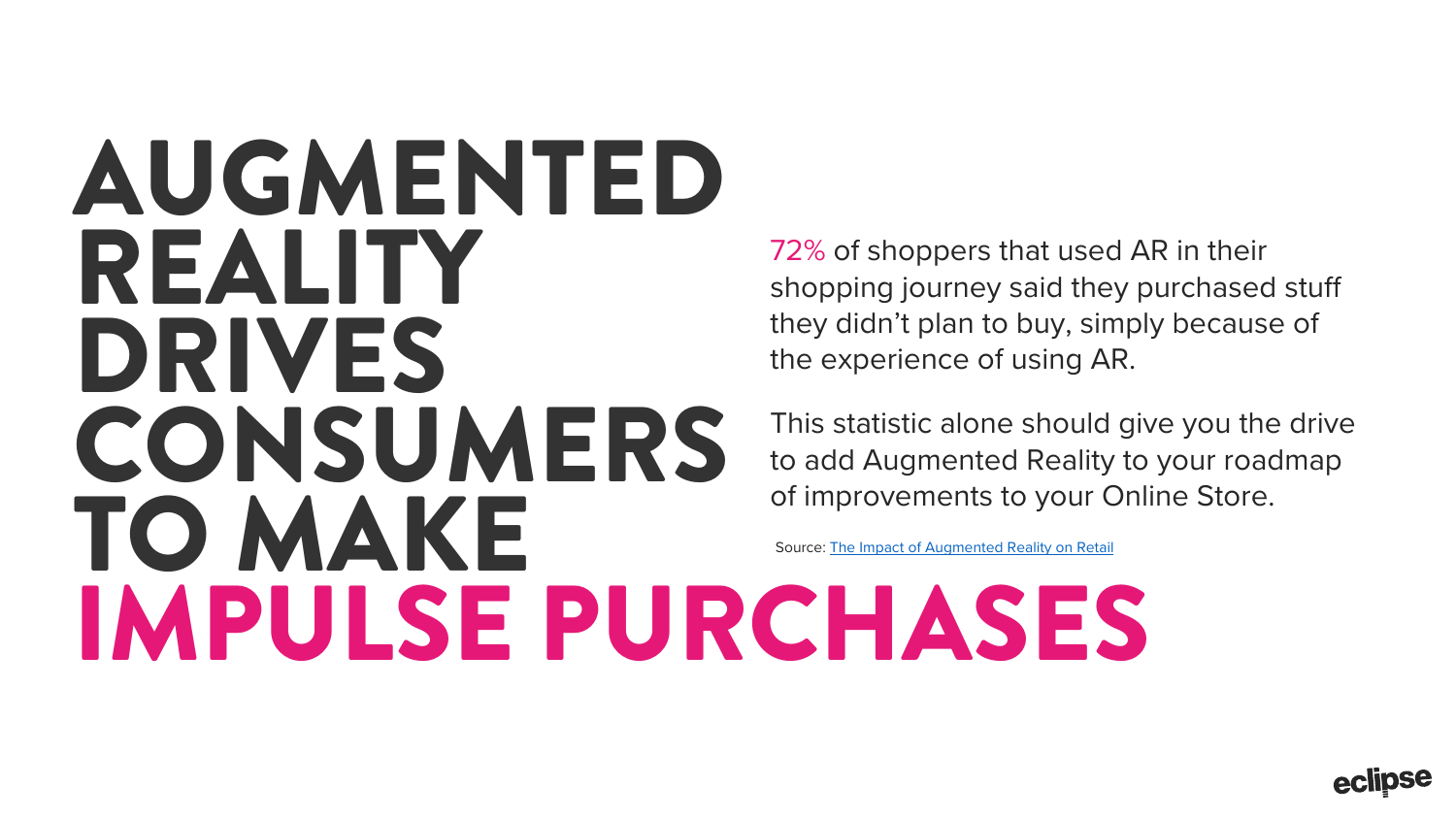### AUGMENTED REALITY INCREASES INTEREST & KEEPS PEOPLE ON SITE

**45%** of shoppers said that AR saves them time, while **68%** admitted that they would rather spend more time with a store if they could use augmented reality as part of their shopping experience.

You've done the hard work in getting the customers to your site, let AR help keep them there.

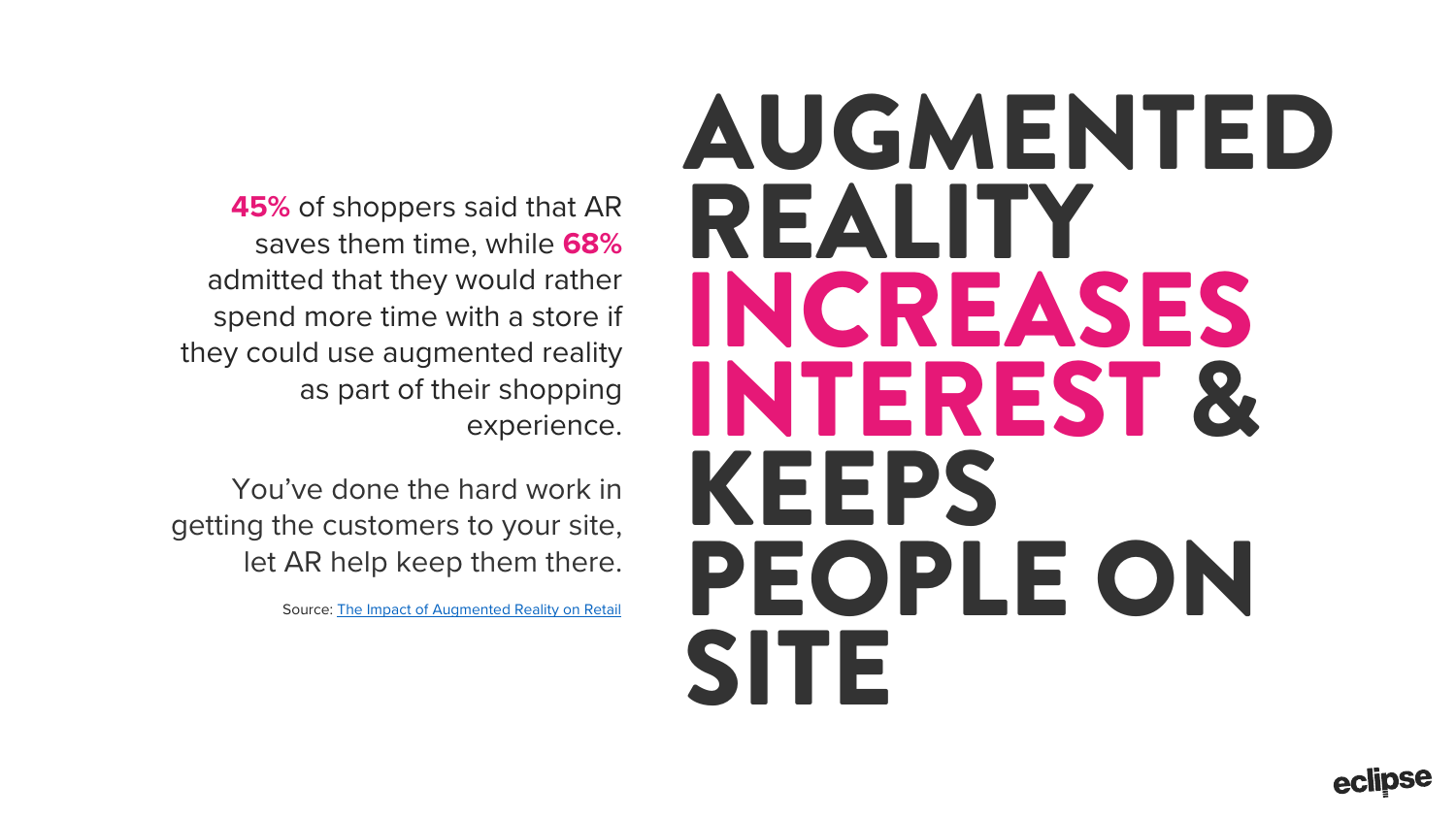# OTHER CORE INSIGHTS<br>FROM THE RESEARCH.

**82%** of shoppers say they use their phones to get known more about the products they are about to purchase in a store.

**68%** prefer to spend more time at a retailer's augmented reality store contrary to traditional stores.

**29%** of those surveyed expect retailers to invest more into both AR and VR technologies. **33%** of them are ready to use improved AR benefits to preview the size of an item in real before buying it.

**29%** of them want to check how they can use stuff before purchasing it.

**25%** of them would use AR features to see all differences of variations of product colours or designs, before choosing one.

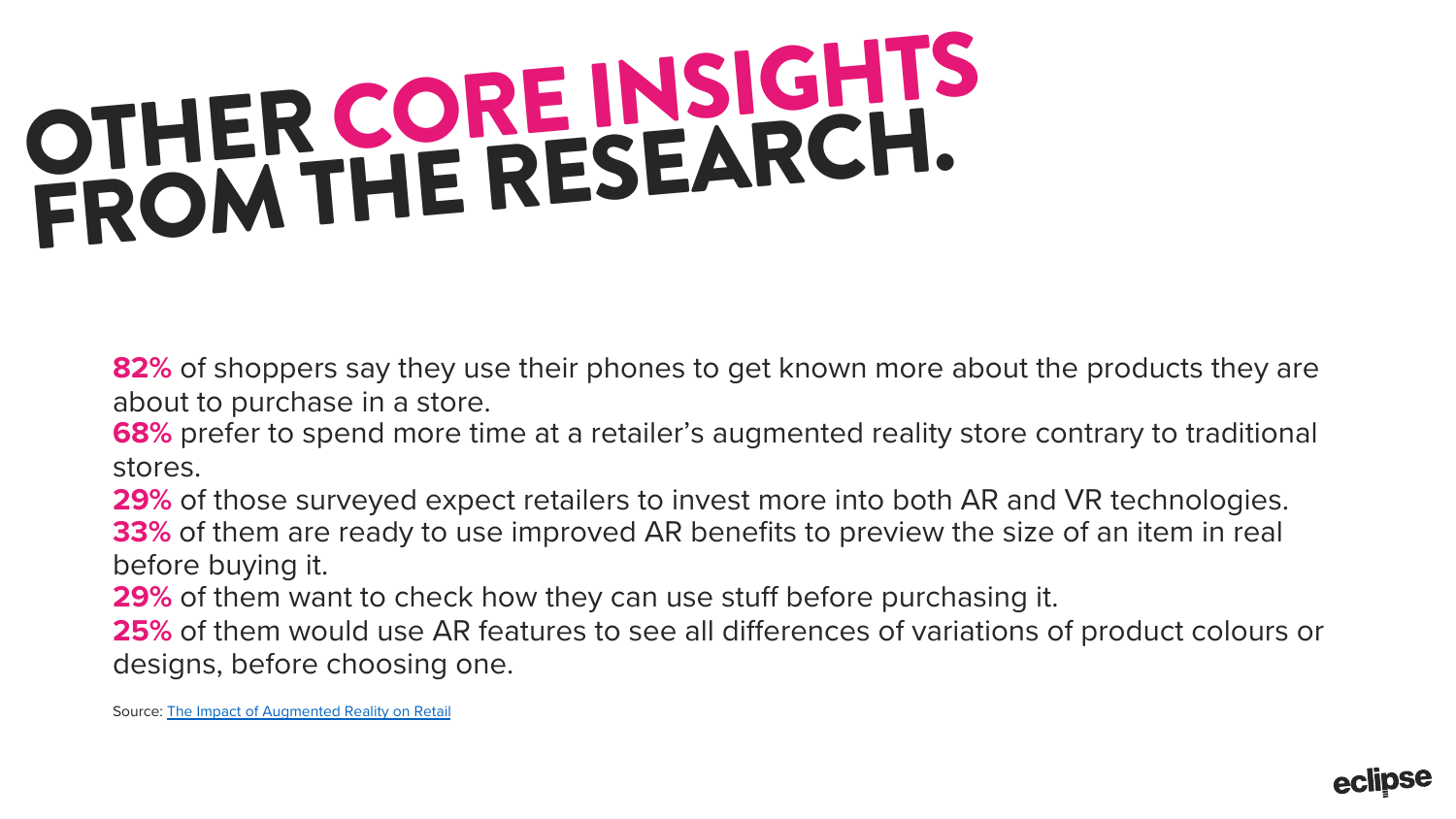#### **THE LONG AND SHORT OF IT**

#### AR is what is going to make you stand out in the crowd, above all the noise.

As you can now see, by implementing a solid approach to AR in your business model you're pulling all the right levers to drive your business forward.

But there is a right and a wrong way to do this. The usual approach is to develop a stand-alone app but this comes with its own issues. Research has found that 75% of app downloads will open the app once and never come back. It also puts a barrier in the way of the sales process. The chance of the person going off to download the app and then getting distracted is huge. Since the year 2000 to now, people's attention spans have dropped from 12 seconds to 8.

But there is another way…

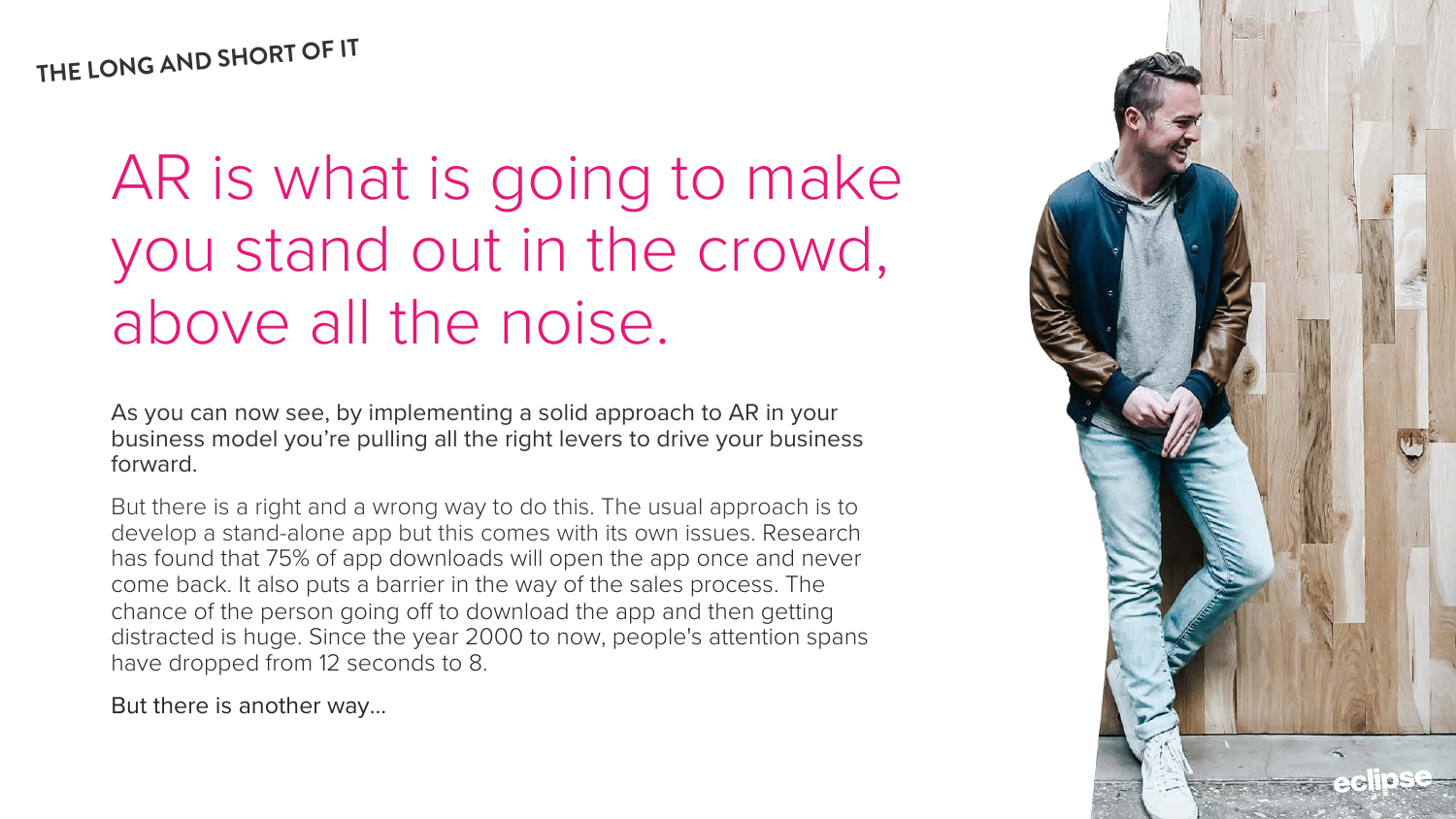

#### AUGMENETED REALITY E-COMMERCE SOLUTION.

Ares changes the game and is all about enhancing the online shopping experience for the end user. It is about lifting product images from standard 2D into something experiential and visually impactful, that truly brings product shopping online to life. Ares is dedicated to leveraging the power of AR and 3D for so much more than entertainment – it exists as your next step for achieving peak eCommerce performance.

And the reason it is changing the game is because it works straight from the web browser or mobile device, no apps or downloads required. It can be plugged into any website or e-commerce platform and Ares works on the latest Android and iOS devices.

Ares is a full end-to-end AR service for retailers. You don't need to be an AR expert to get the best out of Ares. Talk to us today to find out how Ares can revolutionise the way you sell online.